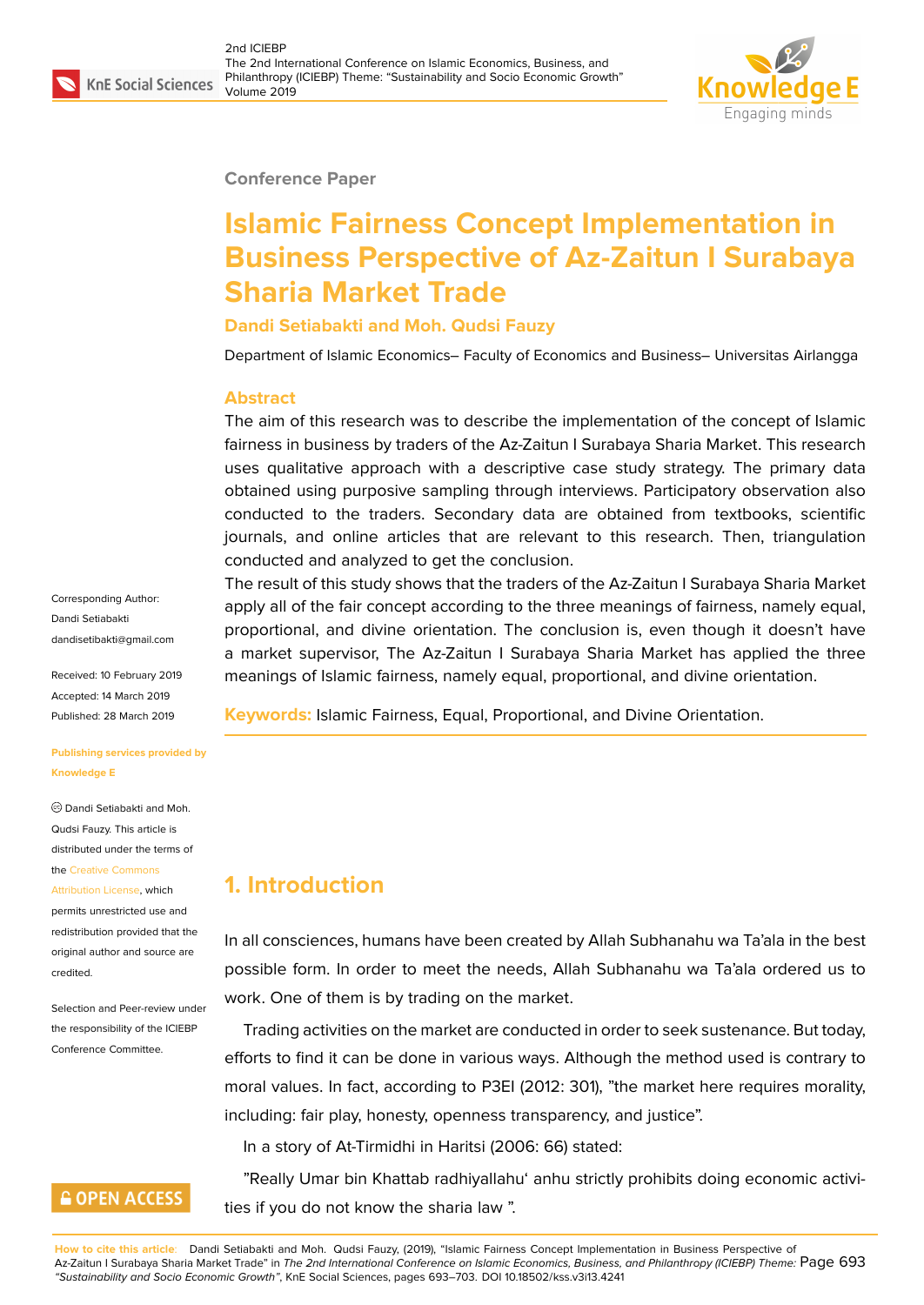**KnE Social Sciences** 



The purpose of the order is required for someone to understand religion in carrying out economic activities, one of which is to make the person do justice. While the definition of a fair term according to Shihab (1998: 116), one of them is "placing something according to its place" or "giving the other party the right through the nearest road". The reason researchers conduct research on fair concepts is because the concept of fairness is often overlooked in current commercial activities.

Uniquely at this time, there are traditional markets that use sharia principles. The market is called the Az-Zaitun I Surabaya Sharia Market. The market was inaugurated in 2010 by Prof. Suroso Imam Zadjuli, who is one of the professors of the Faculty of Economics and Business, Airlangga University. Az-Zaitun I Surabaya Sharia Market became a pioneer of traditional markets with the sharia concept in Indonesia. And until now there is only one unit of the Az-Zaitun I Sharia Market, which is located at Jalan Kutisari Selatan XIII, Kutisari village, Tenggilis Mejoyo sub-district, Surabaya.

This research topic is about sharia compliance within commercial activities. The discussion about the concept of fairness in commerce is very broad. So that it is more directed, this research focuses on the concept implementation of Islamic fairness in the sale transaction by the Az-Zaitun I Sharia Market traders in Surabaya.

#### **1.1. Problem formulation**

"How to implement the Islamic fariness concept in business by traders of the Islamic Market Az-Zaitun I Surabaya?"

#### **1.2. Research purpose**

The purpose of this study is to describe the concept implementation of Islamic fairness in business by traders of the Az-Zaitun I Surabaya Sharia Market.

## **2. Literature Review**

According to Aziz, the word fair has been mentioned 28 times in the Qur'an (Aziz, 2013: 250). For example, with the terms al-qist, al-ladl, and al-mizan (Shihab, 1998: 111). The implementation of justice in economic activities, especially in terms of commerce, namely by implementing a ban on trading activities that are not in accordance with the meaning of justice (Djamil, 2015: 56). Generally, there are at least three meanings of justice as follows: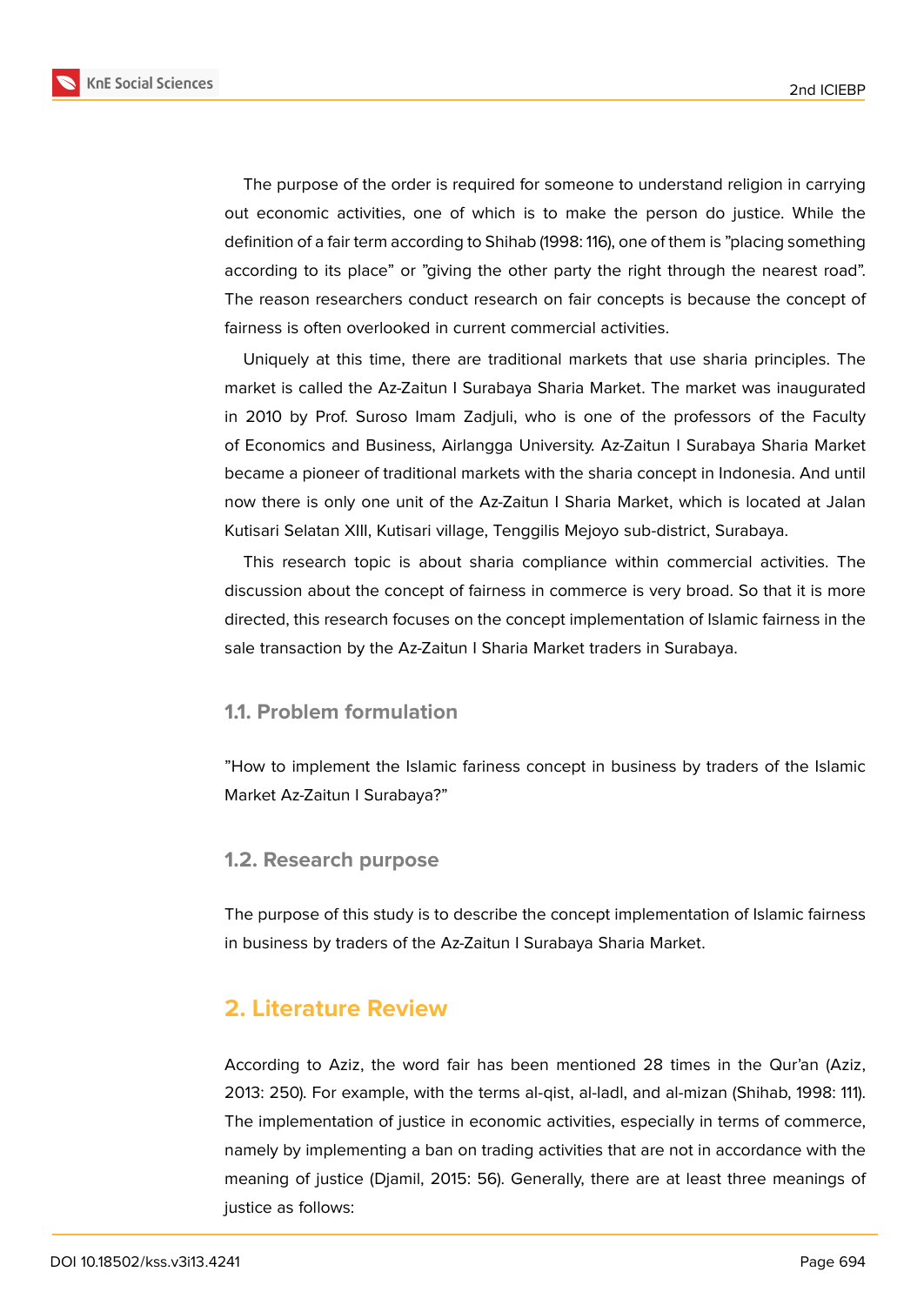

| No.                                                                                                                                                             | <b>Experts Opinions</b>                    | Fair Meaning | Indicator (Definition)                                                                                                                          | Sub-Indicator (Example)                                                                                                                                                                                 |  |
|-----------------------------------------------------------------------------------------------------------------------------------------------------------------|--------------------------------------------|--------------|-------------------------------------------------------------------------------------------------------------------------------------------------|---------------------------------------------------------------------------------------------------------------------------------------------------------------------------------------------------------|--|
| 1.                                                                                                                                                              | Shihab (1998)                              | Equal        | Equal rights. $1$                                                                                                                               | 1. treating in the same way <sup>1</sup><br>2. not discriminating the<br>price for regular buyer and<br>customer <sup>1</sup>                                                                           |  |
| 2.                                                                                                                                                              | Shihab (1998),<br>Shaukat et al.<br>(2017) | Proportional | Place something in its<br>place or give the other<br>party its rights. 1&2                                                                      | 1. Applying market price <sup>3</sup><br>2. Applying price as the<br>consument's<br>characteristic. <sup>1&amp;2</sup><br>3. accepting return of<br>$q$ oods $4$<br>4. explaining goods'<br>information |  |
| 3.                                                                                                                                                              | Khadduri (1999)                            |              | Divine Orientation justice that comes from<br>revelation (in the form of<br>Al-Qur'an and Hadith) and<br>relates to religion and<br>ethics. $5$ | 1. do not store $up6$<br>2. do not substract the<br>scale $6$<br>3. do not apply riba both in<br>debts and goods delivery <sup>7</sup><br>4. do not swear while in<br>trading <sup>6</sup>              |  |
| Source: <sup>1</sup> (Shihab, 1998); <sup>2</sup> (Shaukat dkk., 2017); <sup>3</sup> (Karim, 2014); <sup>4</sup> (Nawawi, 2012); <sup>5</sup> (Khadduri, 1999); |                                            |              |                                                                                                                                                 |                                                                                                                                                                                                         |  |

TABLE 1: Fairness Concept Indicators.

## **3. Research Method**

 $^6$ (Ramdan, 2013);  $^7$ (Muslich, 2007).

#### **3.1. Research approach**

This study used a qualitative approach using descriptive case study strategies.

#### **3.2. Research scope**

The scope of the study's limitations is the Az-Zaitun I Sharia Market traders in Surabaya. Whereas the object of research is the implementation of a fair concept in the sale transaction by traders of the Az-Zaitun I Surabaya Sharia Market.

#### **3.3. Data source and type**

The type of data used in this study is primary data and secondary data. Primary data sources in this study were obtained by two methods, namely: First, interview with market owners, representatives of management, traders, and buyers. Second, participatory observation to traders of the Az-Zaitun I Surabaya Sharia Market. The questionnaire is only used to get a merchant profile. While secondary data is obtained from textbooks,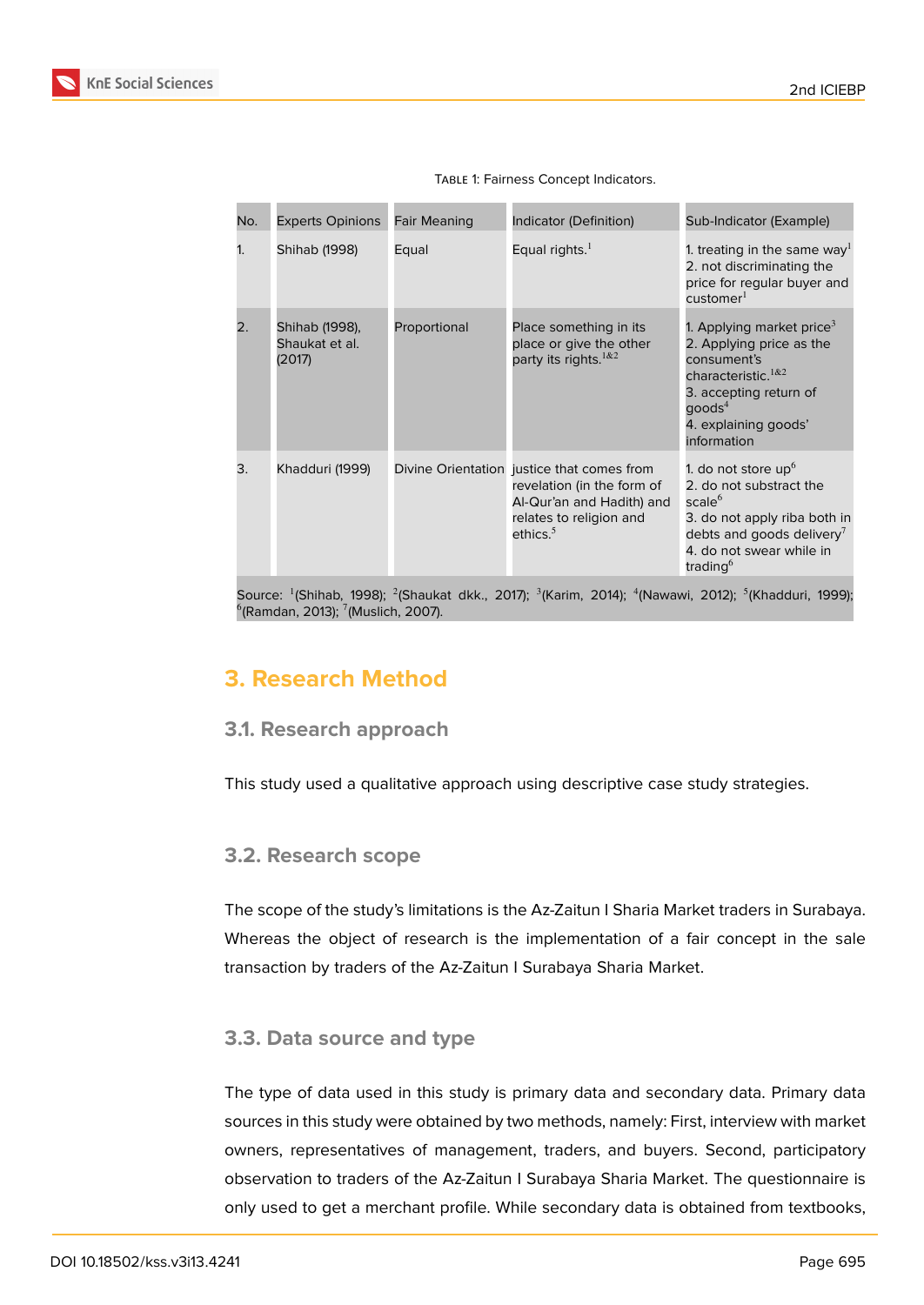

scientific journals, and articles from both print and internet media that are relevant to this research.

## **3.4. Data collecting procedure**

In this section, an initial visit to the Islamic market of Az-Zaitun I Surabaya was carried out. Then, researchers also spread questionnaires to all traders to map the traders. The aim is to make it easier for researchers to choose the informants that will be used as data sources. In addition, informal interviews were also conducted on the experience of trading in the Az-Zaitun I Surabaya Sharia Market, formal or religious-related educational backgrounds, willingness to accept returns, and the willingness of traders to become informants in the study. After the questionnaire data are collected, the data will be grouped according to commodity merchandise into seven categories, as follows:

- 1. Compounding traders.
- 2. Vegetable and fruit traders.
- 3. Accessories and cloths traders.
- 4. Food and drink traders.
- 5. Meat traders.
- 6. Meat grinding service traders.
- 7. Kitchen tools traders.

Based on the group and data divisions obtained from informal interviews with traders, one trader representing each group was taken. The sampling technique used was purposive sampling, namely sampling techniques with certain considerations (Sugiyono, 2010a: 392). As for the criteria of the chosen informant are explained below:

- 1. Ever attended formal education or related to religion.
- 2. Has been trading in the Az-Zaitun I Surabaya Sharia Market for at least three years.
- 3. Accept return of goods.
- 4. Willing to be the informant of this study.

As for the key informants also used purposive sampling technique. The criteria specified as follows: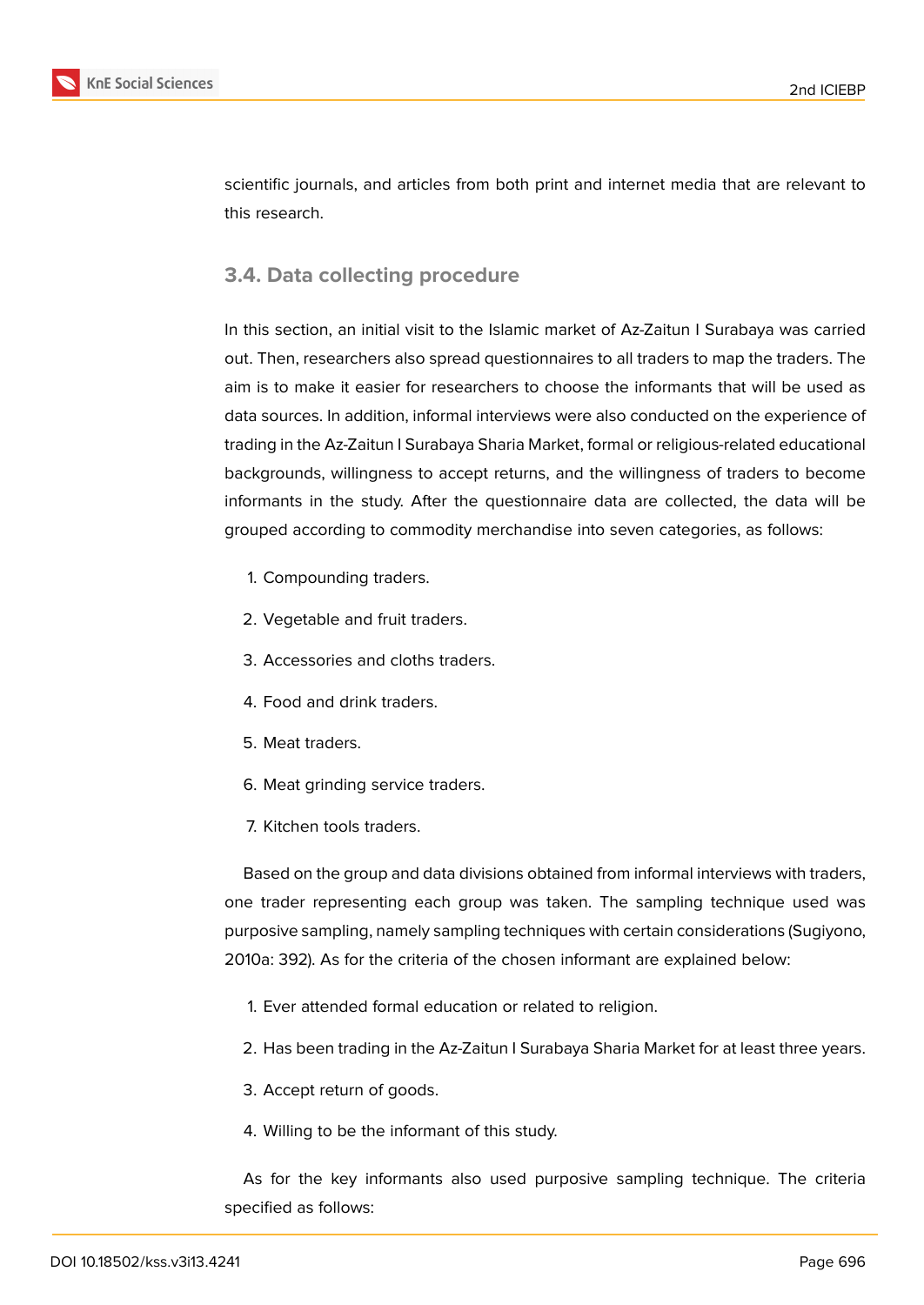- 1. The market management representation.
- 2. Market owner.

Then, buyers as respondents in this study were selected for the purpose of triangulation by using purposive sampling technique. The criteria set forth are as follows:

- 1. Shop directly on the Az-Zaitun Sharia Market in Surabaya.
- 2. Willing to be the respondent of this study.

#### **3.5. Data validity testing techniques**

In this study, the researcher used two types of triangulation, namely Source Triangulation and Time Triangulation.

#### **3.6. Data analysis technique**

The analysis technique used in this study is the Miles and Huberman model as in Sugiyono (2010a: 430-438), namely data reduction, data presentation, conclusion drawing. In addition, at this stage coding was also carried out.

## **4. Result and Discussion**

#### **4.1. Research object general description**

In general, the Az-Zaitun I Sharia Market is a traditional market with the concept of sharia. The Az-Zaitun I Sharia Market in Surabaya is located at South Kutisari Road XIII, Kutisari Village, Tenggilis Mejoyo District, Surabaya, East Java. AZ-Zaitun I Surabaya Sharia Market was founded by Prof. Dr. H. Suroso Imam Zadjuli, S.E., Professor of the Faculty of Economics and Business, Airlangga University, Surabaya, as the founder. (S.Jai. Http://tanahapikata.blogspot.com, accessed June 27, 2018)

The number of selling booths on the market today is 57 stands and 5 booths at the time of this research (observation, April 18, 2018). The size of the booth is 2 x 2 meters and fo[r a 1 x 1 meter booth \(suroso imam](Http://tanahapikata.blogspot.com) zadjuli, interview, 2 May 2018). The details of the types of commodities and the total traders of each commodity are as follows:

Based on the table, it can be known that the number of traders is less than the number of stands. According to the management representative, this was because some traders rented more than one booth (Mrs. Endang, interview, 18 April 2018).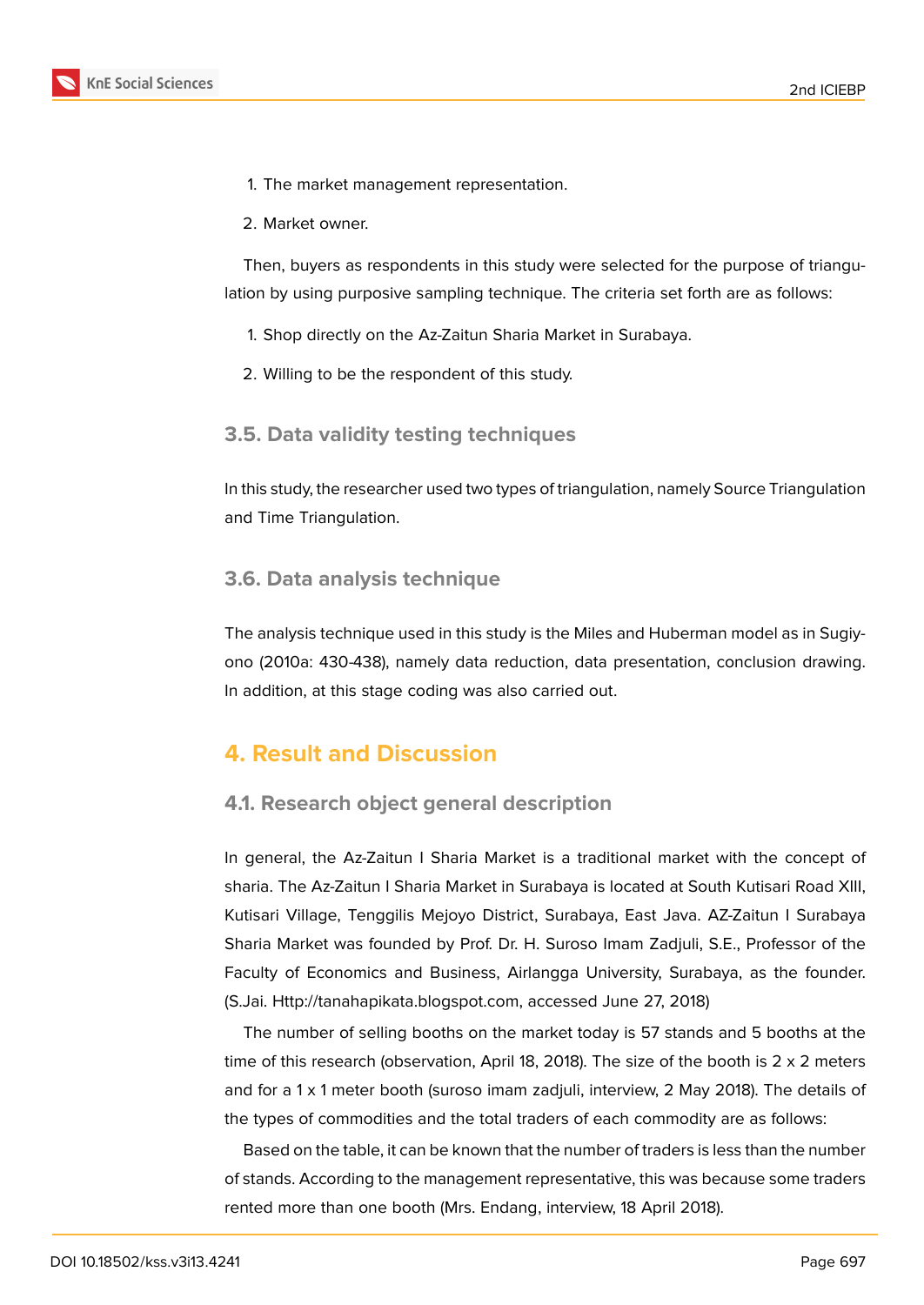| No.                                             | Commodity Type        | Amount         |  |  |
|-------------------------------------------------|-----------------------|----------------|--|--|
| 1                                               | Compounding           | 15             |  |  |
| 2                                               | Vegetables            | 9              |  |  |
| 3                                               | Fruits                | 1              |  |  |
| 4                                               | Vegetables and fruits | 1              |  |  |
| 5                                               | Fish                  | 4              |  |  |
| 6                                               | Chicken meat          | $\overline{2}$ |  |  |
| 7                                               | Cow meat              | $\overline{2}$ |  |  |
| 8                                               | <b>Rice stall</b>     | $\overline{2}$ |  |  |
| 9                                               | Coffee stall          | 1              |  |  |
| 10 <sup>1</sup>                                 | <b>Skewers stall</b>  | 1              |  |  |
| 11                                              | Snack                 | 1              |  |  |
| 12                                              | <b>Beverages</b>      | 1              |  |  |
| 13                                              | Meat grinding service | 1              |  |  |
| 14                                              | Kitchen tools         | 1              |  |  |
| 15                                              | <b>Accessories</b>    | 1              |  |  |
| 16                                              | Clothings             | 5              |  |  |
| The total of traders<br>48                      |                       |                |  |  |
| The total of commodity groups<br>7              |                       |                |  |  |
| Source: Researcher processed result, June 2018. |                       |                |  |  |

Table 2: The Number of Traders Based on Goods **Commodity**.

#### **4.2. Research genaral descriptions**

#### **4.2.1. Key informant 1 interview result**

The key informant 1 is Prof. Dr. H. Suroso Imam Zadjuli, S.E., Professor of the Economics and Business Faculty, Airlangga University Surabaya as the founder. The reason for key informant 1 was to establish the Az-Zaitun I Sharia Market in Surabaya because key informant 1 was reminded of the hadith of the Prophet about reviving the dead land. Where someone who owns the land, but it is not utilized, then in essence the land is not his property. (S. accessed from: http://tanahapikata.blogspot.com, accessed on 27 June 2018).

Despite using a sharia predicate, the Az-Zaitun I Sharia Market does not have a market supervisor (Prof. Suroso, inte[rview, 2 May 2018\). In order to en](http://tanahapikata.blogspot.com)sure that there is no fraud, a number of market establishment requirements are used as a control tool to prevent fraud in commerce in the Az-Zaitun I Sharia Market in Surabaya (accessed from: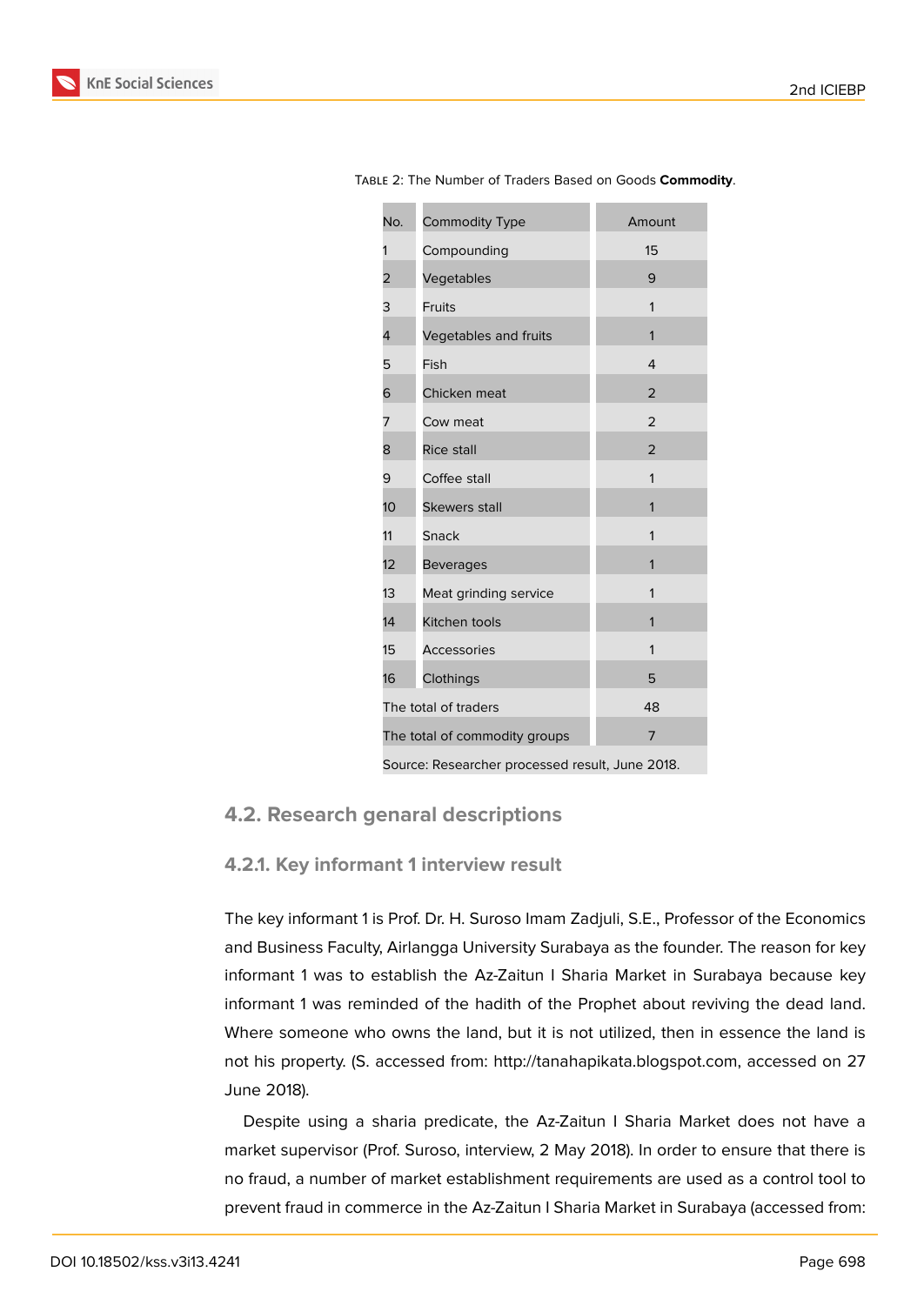http://tanahapikata.blogspot.com, access date on June 27, 2018). The requirements (Prof. Suroso, interview, 2 May 2018), are as follows:

- 1. [The traded goods must be h](http://tanahapikata.blogspot.com)alal and useful
- 2. Counting tool, measurement tool, and scaling tool must be precise
- 3. The trading place and goods must be clean
- 4. Honesty
- 5. Companionship between traders
- 6. No smoking
- 7. When two parties are not done with the transaction, then the third party is not allowed to step in
- 8. Inexpensive

#### **4.2.2. Key informant 2 interview result**

Key informant 2 is Mrs. Endang (55 years old). Key informant 2 is a management representative of the Az-Zaitun I Sharia Market in Surabaya. Key informant 2 as the market manager is tasked with attracting cleanliness retribution tickets and security (parking) from traders every day.

It is known that at the time of this research, the Az-Zaitun I Surabaya Sharia Market had 62 places of sale. The place of sale consists of 57 booths and 5 stands and has 48 traders (observation, April 18, 2018). Of the 62 places of sale, there is an empty selling place. This is because the owner of the booth was ill and could not continue the contract. The facilities provided for traders, including booths, electricity, parking, cleanliness, toilets and musholla. However, the back of the Az-Zaitun I Sharia Market is in the process of market development that began in December 2017. So, the *musholla* (prayer room) facilities in it were rebuilt (Mrs. Endang, interview, April 18, 2018)

## **5. Discussion**

Based on the results of the interviews and participatory observation to traders (informant 1 to informant 7) are as follows: first, all buyers are treated equally by all traders in this study, namely in a friendly and patient manner. Second, all traders in this study treat regular buyers and customer in the same way in terms of price. This is done by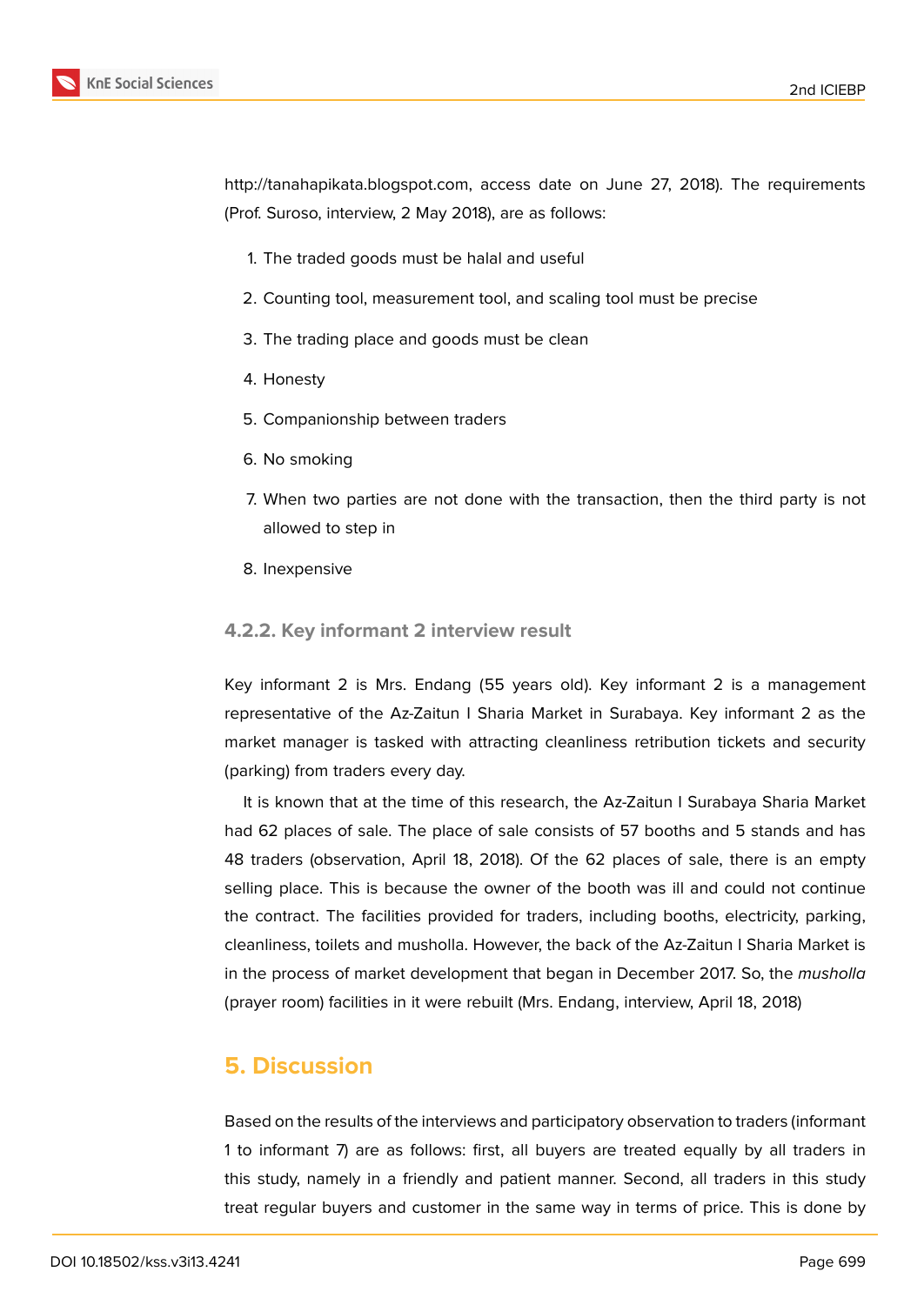

the majority of traders giving the same price. As for informant 2, it is done by giving discounts to both regular buyers and customer. That is, the two sub-indicators have fulfilled the fair indicator in the same sense, according to the opinion of Shihab which stated that the fair core in the same sense is "equal rights" (Shihab, 1998: 114).

Third, all traders in this study applied lower prices than modern markets. So that the prevailing prices in the Az-Zaitun I Surabaya Sharia Market are in accordance with the characteristics of buyers in traditional markets which generally come from the middle to lower classes. This is in accordance with the meaning of the word fair which is "placing something in accordance with its place" (Shihab, 1998: 116; Shaukat et al., 2017: 7).

Fourth, all traders in this study received the return of goods. This is done by exchanging goods that are in poor condition with goods in good condition. As for informant 4, it is done by re-grinding the mill. In an Islamic review, this is referred to as khiyar. Khiyar is "the right of one of the parties to transact to continue or cancel a contract" (Nawawi, 2012: 85). One of them is khiyar because of defects in goods.

Fifth, all traders in this study explained information on goods when trading. In general, the information described by all traders consists of two aspects, namely the condition of goods and raw materials. As for informant 4, only explained the cost of mailing services to buyers. Because the commodities sold by informant 4 are services. Explaining goods is one form of justice. Because, according to Karim (2014: 226), the buyer will be harmed, if he does not have sufficient information about an item.

Sixth, All traders in this study apply a different selling price with other traders in selling the same commodity. Because, the determination of market prices in this study is influenced by two things, namely:

- 1. Item pricing is left to market mechanism
- 2. Determination of market prices for commodities is left to the freedom of the traders to price the goods. Thus, there is no intervention to regulate and equate prices to traders in the Az-Zaitun I Sharia Market in Surabaya.

Even so, traders actually apply market prices. Because logically when the price of goods rises, the trader will raise the price if he does not want to losses.

Seventh, based on the results of interviews and time triangulation, all traders in this study did not carry out hoarding practices. This is influenced by several reasons, such as trading commodities that do not allow to be stockpiled, commodities do not last long, and immediately sell all inventory. Islam prohibits hoarding. The hoarding ban in Islam is caused by this kind of practice that can hinder the flow of goods distribution to the community and lead to a scarcity of certain commodities (Ramdan, 2013: 30.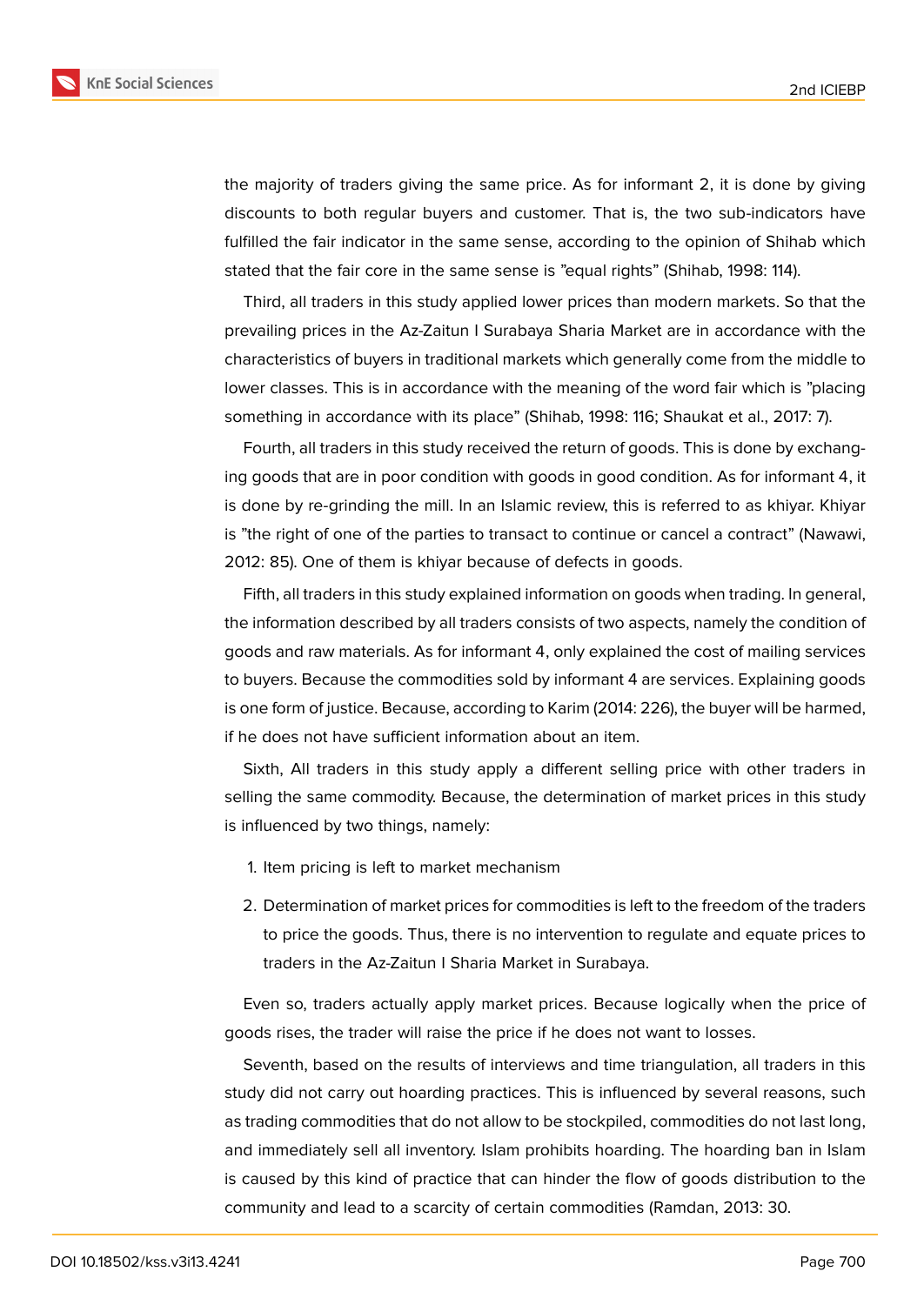

Eighth, informants 5, 6 and 7 did not reduce the scales in trading activities. This is because the three informants realized that reducing the scale is an act of sin. Reducing scales is included sinful acts and classified as wrongdoing acts to buyers. Because the act of reducing the scale is detrimental to consumers (Ramdan, 2013: 24). As for informants 1, 2, 3 and 4, they do not use scales in their business activities. That means, all traders never reduce scales.

Ninth, according to Muslich (2007: 46), riba consists of two types, namely riba which occurs in trading activities and debts. Based on the results of interviews, all traders in this study did not apply additional (riba) in terms of debts. This is influenced by a number of reasons, such as not accepting debt, considering additional repayment of debt as a disgraceful act, and assuming additional debt repayment is prohibited in Islam. As for the handover of goods, all merchants' hands over goods directly. That is, all traders do not apply riba in trading.

Tenth, swearing to line up the merchandise is prohibited in Islam (Ramdan, 2013: 25-26). Swearing in commercial activities is strictly prohibited in Islam. Because oaths in commerce can indeed attract buyers. However, it turned out that the oath in commerce could destroy his wares (meaning eliminating the blessings in his trade). Neither the oath is real or not. All traders in this study did not take an oath in trading. This happens for several reasons, such as the fear of becoming a habit, including disgraceful acts, and is prohibited in Islam.

## **6. Closing**

#### **6.1. Conclusion**

Based on the general description and discussion. The results are as follows:

- 1. The Az-Zaitun I Sharia Market in Surabaya is a traditional market that has applied the concept of Islamic fairness. As perceived by the merchant.
- 2. The Az-Zaitun I Sharia Market in Surabaya does not have a market supervisor.
- 3. Based on the results of interviews and participatory observation, it was concluded that the traders carried out all of the three fair concept indicators, Namely: Fair in the meaning of equal, Fair in the meaning of proportional, Fair in the meaning of divine orientation

Based on the explanation, it can be concluded that the Az-Zaitun I Sharia Market traders have been fair in trading activities, especially in sales transactions.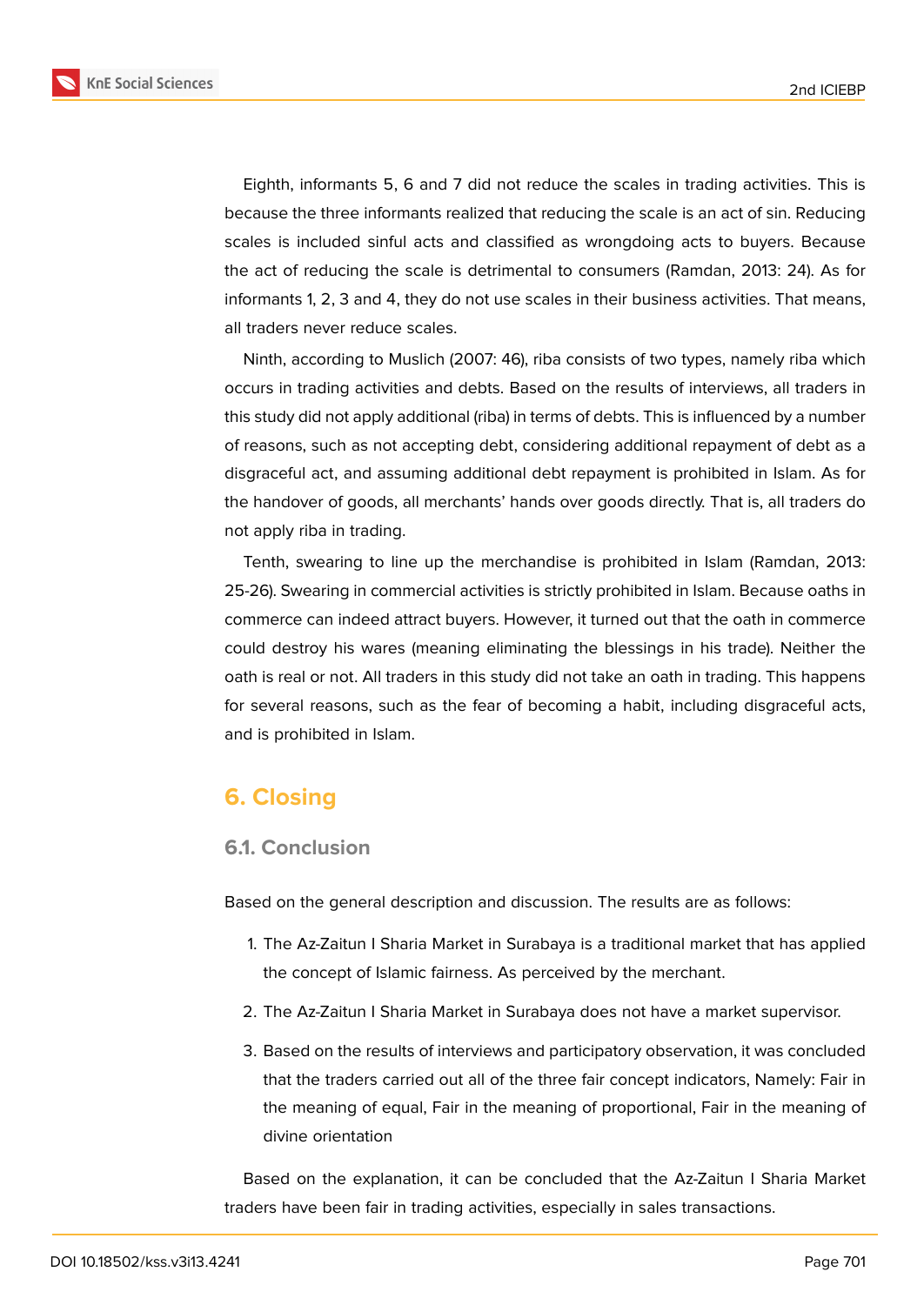

#### **6.2. Suggestions**

1. To the market owner

The owner should form a market supervisory. This can be done by appointing a person or forming an agency that understand the values of sharia and commercial science.

2. To the management representatives

Managers should be able to help carry out the function of market supervisors. This can be done by admonishing traders who do not comply with the established sharia requirements.

- 3. To the further researches
- 4. The next researcher can examine the fair concept in a holistic manner, namely the fairness concept in buying and selling transactions.
- 5. Subsequent researchers can also broaden the scope of the discussion, namely the fairness concept carried out by stakeholders in Az-Zaitun I Surabaya Sharia Market.

## **References**

- [1] Aziz, Abdul. 2013. Etika Bisnis Perspektif Islam, Implementasi Etika Bisnis Islami untuk Dunia Usaha. Cetakan Pertama. Bandung: CV. ALFABETA.
- [2] Djamil, Fathurrahman. 2015. Hukum Ekonomi Islam: Sejarah, Teori, dan Konsep. Cetakan Kedua. Jakarta: Sinar Grafika.
- [3] Haritsi, Jaribah bin Ahmad Al. 2006. Fikih Ekonomi Umar Bin Al-Khattab. Cetakan Pertama. Terjemahan Asmuni Solihan Zamakhsyari. Jakarta: Pustaka Al-kautsar.
- [4] Karim, Adiwarman A. (2014). Ekonomi Mikro Islam. Edisi Kelima Cetakan Keenam. Jakarta: Rajawali Pers.
- [5] Khadduri, Majid. (1999). Teologi Keadilan. Cetakan Pertama. Terjemahan Zoerni, H. Mochtar dan Kahhar, Joko S. Surabaya: Risalah Gusti.
- [6] Muslich. (2007). Bisnis Syari'ah Perspektif Mu'amalah dan Manajemen. Cetakan Pertama. Yogyakarta: Unit Penerbitan dan Percetakan Sekolah Tinggi Ilmu Manajemen YKPN.
- [7] Nawawi, Ismail. (2012). Fikih Muamalah Klasik dan Kontemporer Hukum Perjanjian, Ekonomi, Bisnis, dan Sosial. Cetakan Pertama. Bogor: Ghalia Indonesia.